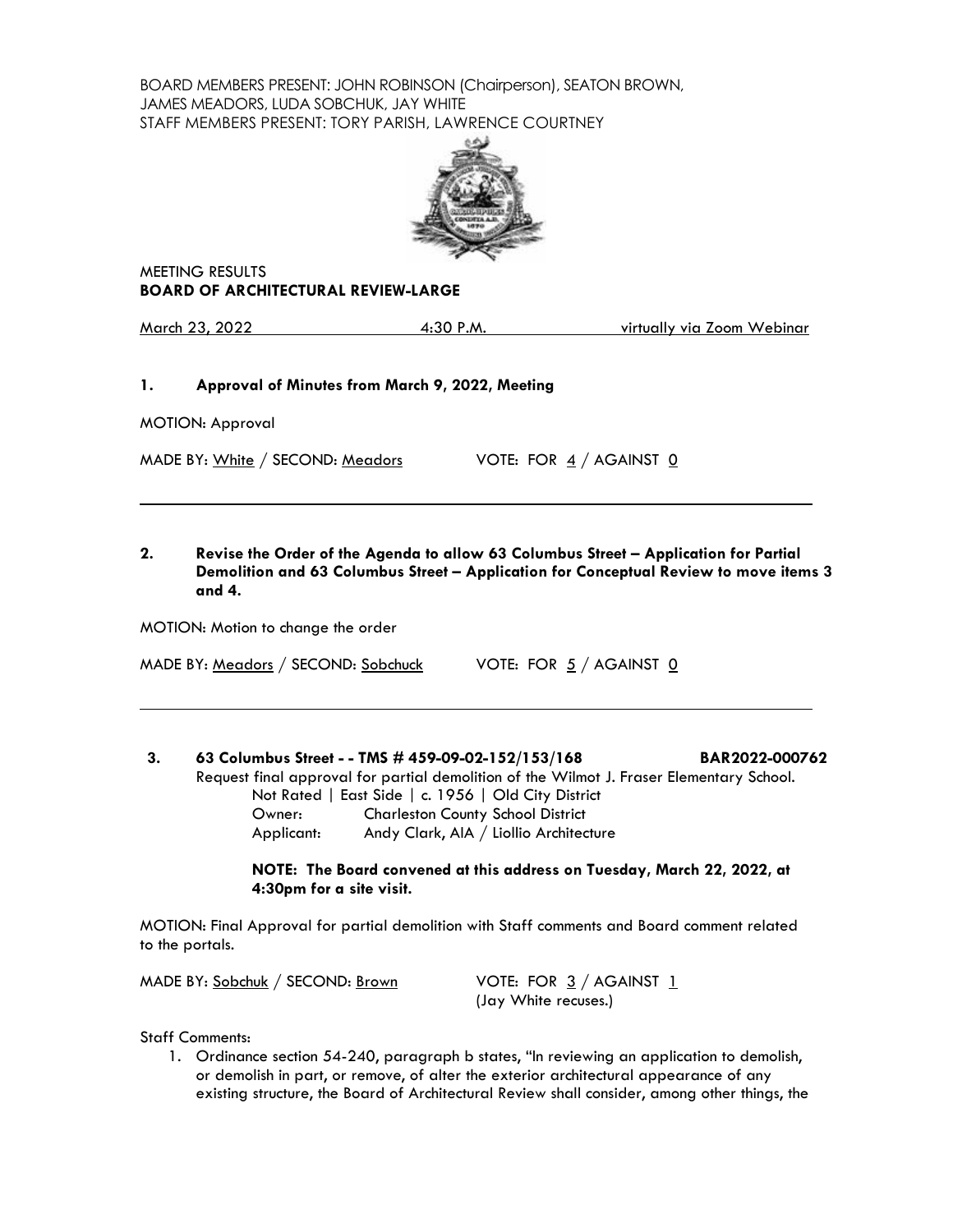historic, architectural and aesthetic features of such structure, the nature and character of the surrounding areas, the historic or culturally important use of such structure and the importance to the city."

- 2. Wilmot J. Fraser Elementary was an equalization school and was an important neighborhood anchor serving several generations of citizens, many of which still reside nearby.
- 3. The building features mid-century detailing emphasizing horizontal elements, cast stone entry portals and window surrounds, deep overhangs, and symmetry around a nicely scaled courtyard and main entry.
- 4. The existing windows are not original and do not match the grid of the original windows.
- 5. The existing facility will not adequately accommodate the Early College High School program. The building requires seismic retrofitting and is ill equipped for use with its narrow corridors and low ceiling heights.
- 6. The proposed partial demolition saves a large portion of the façade allowing the ability to maintain the original front elevation and courtyard arrangement, making a balance of history and progress.
- 7. Salvage historic material as much as possible for reuse.

### Staff Recommendation:

Final Approval for Partial Demolition with Board and Staff comments

Board Comment:

 $\overline{\phantom{a}}$ 

- Board member asks question regarding neighborhood meetings with Applicant response.
- Believe the building needs to be built and no question about demand. Short an engineering report and can't see deficiencies during site visit. Engineering report would be an objective report detailing any deficiencies.
- Based on Applicant presentation, even had a structural report been included, the structure seems to be very different from the prior school this board reviewed in that there is unreinforced cmu and could be seismic issues is preserved as-is. Preserving the front is sides is positive. Though would agree with HCF in recommendation to preserve the entry portals on the sides. Otherwise support with staff comments.
- Commendable that so many members of the public are in attendance. Also commend that Applicant for going to such great lengths to maintain the historic façade of the structure. Can't speak to engineering or seismic reinforcement, but acknowledge Staff comments regarding retrofitting and being ill-equipped for use. Would be in favor.
- Having attended equalization schools, can remember their characteristics, and it was noticed during the site visit that this school had some upgrades not found on those in the rural part of the state, such las lead and copper gutters and downspouts. Understand the drawbacks the building has as an educational facility in its current configuration. Applicant has listened to public, and partial demo with preserving the most visible façade is a good compromise. Share Board Member's concern regarding exclusion of structural report but this may not be a deal breaker.
- Board discussion regarding knowledge from an engineering report but whether this would impact the decision.

For full Board comments, please visit the City of Charleston's YouTube Channel.

### **4. 63 Columbus Street - - TMS # 459-09-02-152/153/168 BAR2022-000763**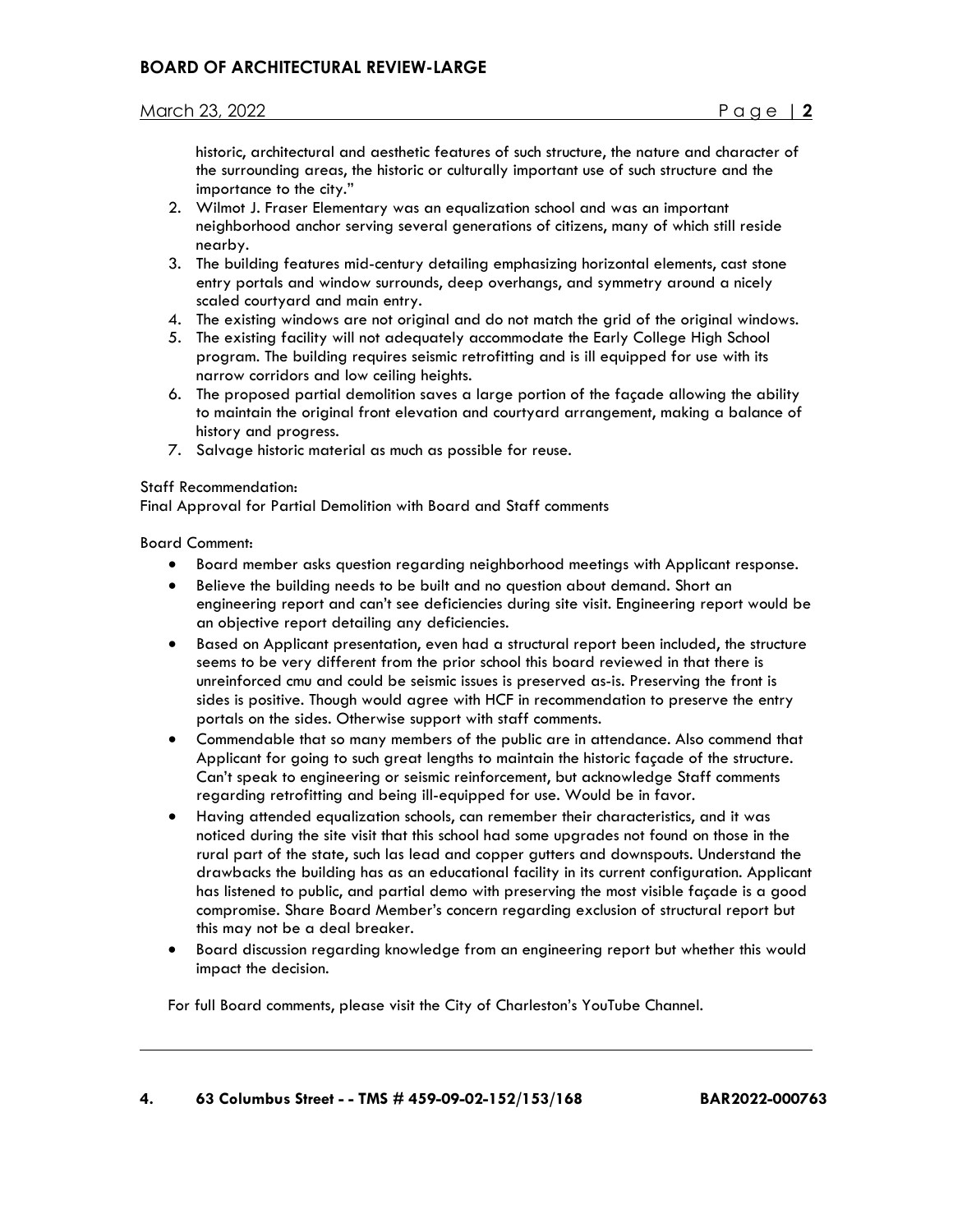## March 23, 2022 Page | **3**

Request conceptual approval of support building for Early College High School on the site of Fraser Elementary, incorporating the existing Fraser Columbus Street façade as well as new construction.

 East Side | c. 1956 (existing) | Height District 2.5-3 | Old City District Owner: Charleston County School District Applicant: Andy Clark / Liollio Architecture

MOTION: Conceptual Approval with Board and Staff comments

| MADE BY: Meadors / SECOND: Sobchuk | VOTE: FOR $4/$ AGAINST 0 |
|------------------------------------|--------------------------|
|                                    | (Jay White recuses.)     |

Staff Comments:

- 1. The proposed building is more compact than the original footprint allowing for more open space.
- 2. The proposed new construction takes architectural cues from and pays respect to the original building and saved facades through brick detailing, window proportions, entry door colors, and signage fonts.
- 3. The replacement and new windows in the historic portion feature a grid that matches the original windows.
- 4. The proposed site plan limits the areas of fencing and pulls fencing from the street edge in a tasteful and limited manner.
- 5. The new construction portion over the existing gives more appropriate prominence to the school as opposed to the existing's low profile, and this allows for a sensitive and thoughtful weaving together of the new and existing portions.
- 6. Staff recommends Applicant to continue working with neighborhood groups on proposed commemoration elements planned to be included within the building.

#### Staff Recommendation:

Conceptual Approval with Board and Staff comments

Board Comment:

 $\overline{\phantom{a}}$ 

- New part of this building is elegant, modest, and subordinate to the historic façade with Staff comments presented. No issue with the solid parts because brings balance to this façade. Issue with clerestory at front is a bit too industrial and doesn't play with the front façade. Otherwise in full support of conceptual presentation.
- Nice to have a project on a large lot space which does not tax the height, scale, and mass or overwhelm the neighborhood. A project that is new which uses less footprint than the existing or than allowed is noteworthy.
- Proposed building talks to the historic building and works well with the Trident campus. Part of the cost is due to the referenced underground drainage which is costly but benefits the community.
- Agree on Hampstead Square side that façade needs to be reviewed. If multi-purpose room could have additional light by extending the windows would be appropriate. At opposite side, the blank wall needs to be disrupted in some way, whether architecturally or with a mural.

For full Board comments, please visit the City of Charleston's YouTube Channel.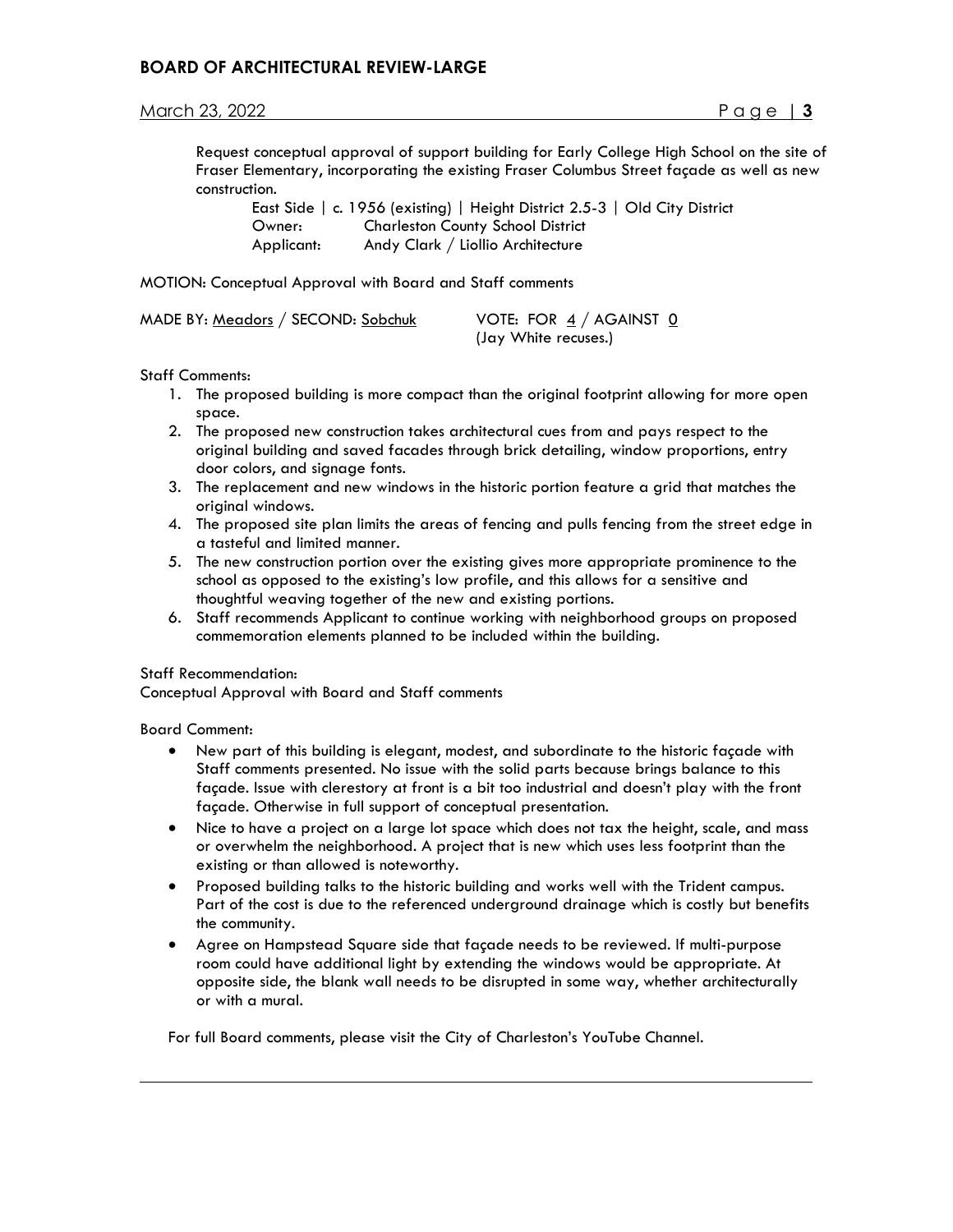## March 23, 2022 Page | **4**

| 5. |                                                                            | 651 Meeting Street - - TMS # 461-16-02-061                              | BAR2020-000218 |
|----|----------------------------------------------------------------------------|-------------------------------------------------------------------------|----------------|
|    | Request final approval of mock-up panel for mixed-use multifamily project. |                                                                         |                |
|    | New Construction   East Central   Historic Corridor District               |                                                                         |                |
|    | Owner:                                                                     | <b>Madison Capital Group</b>                                            |                |
|    | Applicant:                                                                 | Tony Giuliani / Goff D'Antonio Associates                               |                |
|    |                                                                            | NOTE. The Beaud convened at this address on Tuesday, Mauch 22, 2022, at |                |

**NOTE: The Board convened at this address on Tuesday, March 22, 2022, at 4:00pm for a site visit.**

MOTION: Approval of Mock-up with Board and Staff comments noted in accordance with Staff recommendation.

MADE BY: White / SECOND: Sobchuk VOTE: FOR 3 / AGAINST 1

(Seaton Brown abstains.)

Staff Comments:

- 1. All exposed fasteners are to be eliminated.
- 2. Extraneous metal panel parts are to be eliminated, and all metal panel parts are to have the same factory finish.
- 3. Flood vents, sealants around windows and doors, lintels and any exposed MEP items in brick are to be painted the generalized brick/mortar blended color. Sealant around windows at metal panels is to match the metal panels.
- 4. The materials palette for this project is extremely simple and limited.

Staff Recommendation:

 Approval of Mock-Up with Board and Staff Conditions noted, with materials allowed to be ordered and with Staff to work closely with Applicant as the elements go up on the building to ensure the appropriate quality and assembly of materials.

Board Comment:

 $\ddot{\phantom{a}}$ 

- Was at mock-up site visit and agree with Staff comments.
- Second previous Board Member's comments.
- Questions for specific conditions found on mock-up but Applicant confirms that these will not occur on the building. Mock-up should show what is on the building.
- Sympathetic to the situation of supply chain issues for working out this mock-up.
- Mock-up is beneficial for design and building team as learning tool.
- Having seen many mock-ups, recognize when the range of issues becomes narrow enough to trust Staff to handle the remaining. This one is down to few materials and a small number of issues. Comfortable turning it over to Staff.
- On-site team during visit was responsive and seemed to understand the issues and criticisms.

For full Board comments, please visit the City of Charleston's YouTube Channel.

## **6. 194 Cannon Street - - TMS # 460-10-04-013 BAR2020-000761** Request final approval for wall mural on parking garage. New Construction | Old City District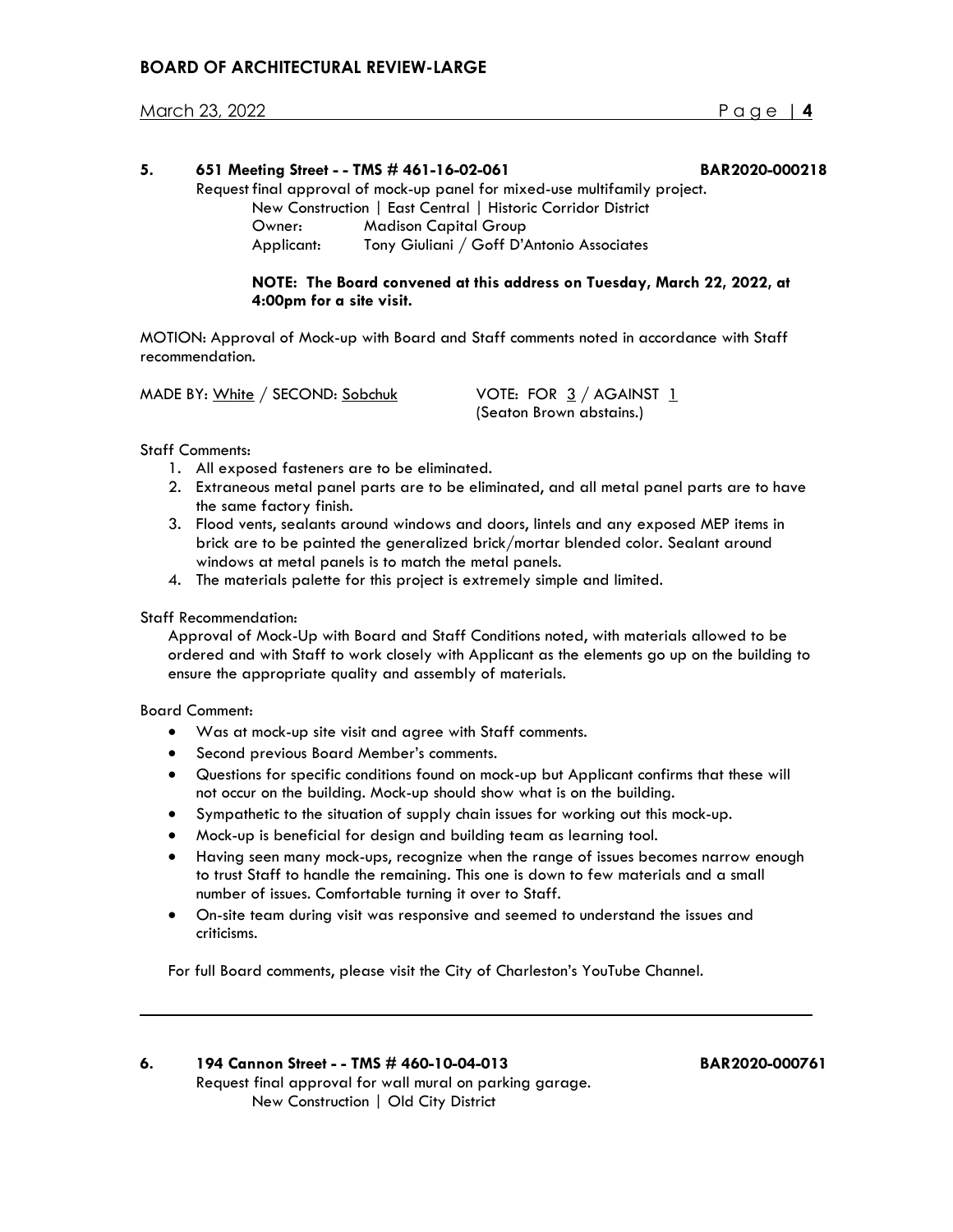March 23, 2022 **Page 15** 

| :Dwner     |  |
|------------|--|
| Applicant: |  |

Owner: 194 Cannon Street, LLC Dylan Towe / LS3P

MOTION: Final Approval

MADE BY: White / SECOND: Meadors VOTE: FOR  $5$  / AGAINST  $\underline{0}$ 

Staff Comment:

1. Applicant was asked to implement more place-specific art for this north wall and has responded with a design by a local artist representing an important educator and legendary civil rights advocate.

Staff Recommendation: Final Approval

Board Comment:

 $\overline{\phantom{a}}$ 

- Was heavily scrutinized hotel design. Part of the resolution to the design problem was the aspect of this mural. Intent of this mural has been met. Very supportive.
- Was concerned in initial applications for project was the large wall. Like it.
- Agree with fellow Board members. Need more public displays of art especially one that is appropriate for the area, history, and culture.
- Previous art for the wall did not have local context that was more than abstract. Current proposal integrates meaning and locality and responded well. Great piece of public art.

For full Board comments, please visit the City of Charleston's YouTube Channel.

# **7. 70 (&68) Romney Street - - TMS # 461-13-01-034/033 BAR2022-000764**

Request conceptual approval for exterior alterations to include stucco repair and window replacement as well as new recessed front entry, front stair, ramp, planters, parapet coping, scuppers and downspouts.

> Not Rated | East Central | c. 1944-1951 | Historic Corridor District Owner: RCB Development & 70 Romney Street LLC Applicant: Lucas Boyd / Boyd Architects

MOTION: Final Approval with Board and Staff Comments with final Review of For Permit Drawings By Staff.

MADE BY: Meadors / SECOND: White  $V$  VOTE: FOR  $5/$  AGAINST  $\underline{0}$ 

Staff Comments:

- 1. Staff appreciates the elegant simplicity of the design. The design incorporates a minimalistic approach and minimally invasive work on the existing building.
- 2. The massing is treated with basic forms being preserved with as few moves being made as possible resulting in a more interesting composition of two interlocking volumes and an improved entry. The majority of the new work is appropriately being focused at the building entry.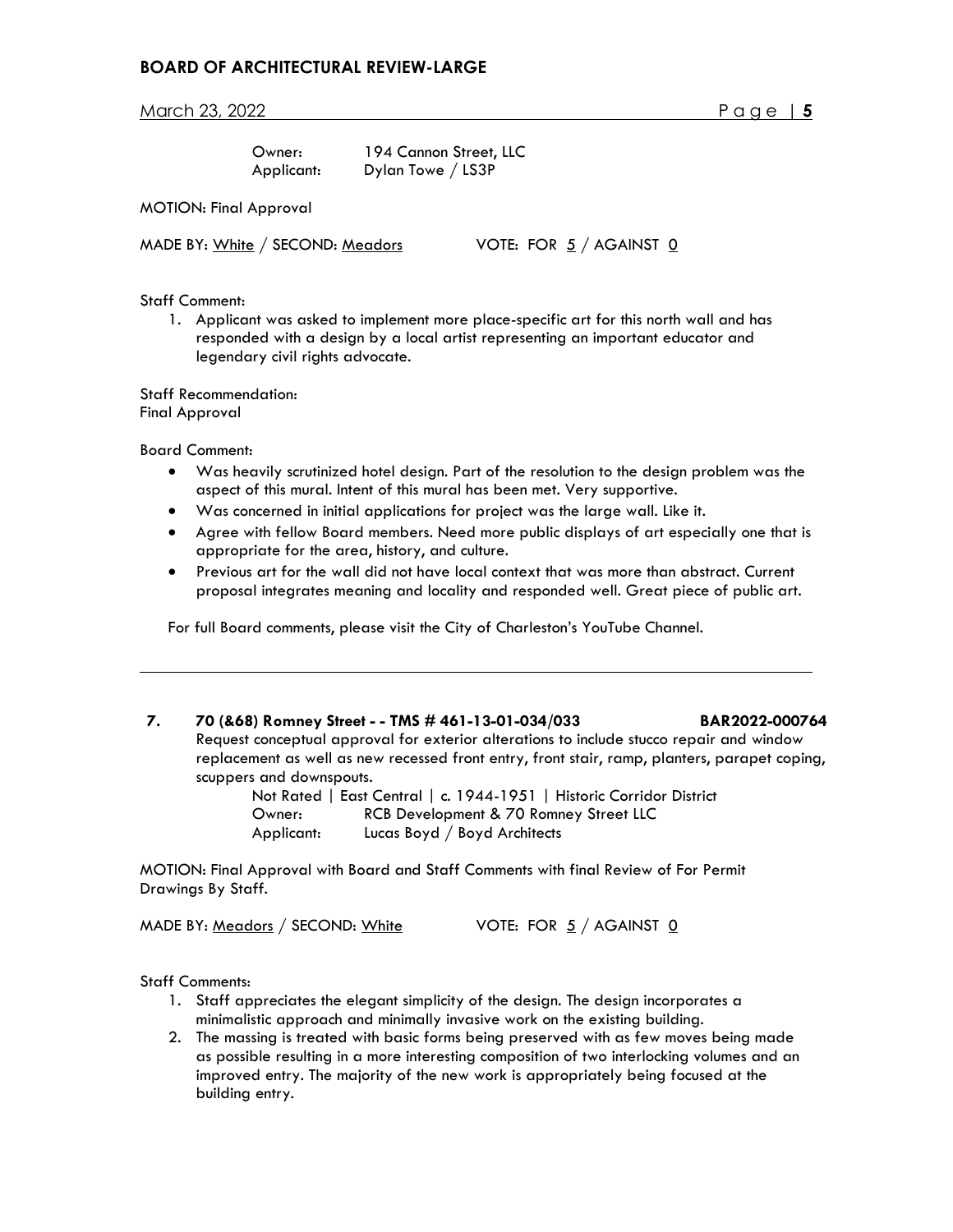# March 23, 2022 Page | **6**

- 3. Staff questions why the storefront material filling the existing loading dock doors is not the same in terms of their muntin/lite pattern and recommends that they be made so.
- 4. Although no detail exists with this submittal package, Staff assumes necessary details will be minimalistic as well.

#### Staff Recommendation:

Final Approval with Board and Staff Comments with Final Review of For Permit Drawings By Staff.

Board Comment:

 $\ddot{\phantom{a}}$ 

- Share comment regarding the two larger windows and Staff's suggestion for these to have matching pattern. Appreciated the concise presentation.
- Also appreciate the presentation. Unusual for Applicant to seek Conceptual Approval and earn Final Approval. Familiar with the building. Proposal is considerate to the fabric and a light touch. Agree with Staff recommendation.
- Gives new life o the building.
- Dramatic improvement.

For full Board comments, please visit the City of Charleston's YouTube Channel.

### **8. 110 Calhoun Street - - TMS # 459-13-03-020 BAR2022-000723** Request preliminary approval or Emanual Nine Memorial, Survivor's Garden, and site improvements.

|            | Garden District   Old and Historic District |
|------------|---------------------------------------------|
| Owner:     | Emanual African Methodists Episcopal Church |
| Applicant: | Arianne Wolfe / DesignWorks, LC             |

MOTION: Preliminary Approval with Board comments and Staff comment #3 and Final Review By Staff.

MADE BY:  $White / SECOND: Meadors$  VOTE: FOR  $5 / AGAINST$  0

Staff Comments:

- 1. Sides of site walls should be consistent with each other, and Staff recommends both sides to be brick.
- 2. Per policy statement, site walls are to be kept at an appropriate scale to prevent a fortress-like appearance. Additionally, Zoning restricts site walls to be no taller that 7'-0" with 8'-0" piers for residential properties. This maximum height has been maintained by BAR for commercial projects because of the relationship of commercial and residential properties. The proposed site walls are 8'-0" with 9'-0" tall piers. Lower the height of the walls and piers or demonstrate specifically where and why extra height is desired.
- 3. Up-lighting of plants, site walls, and buildings is not typically approved or recommended. Staff reserves the right to adjust lighting package based on photometric data.

Staff Recommendation:

Preliminary Approval with Board and Staff comments

Board Comment: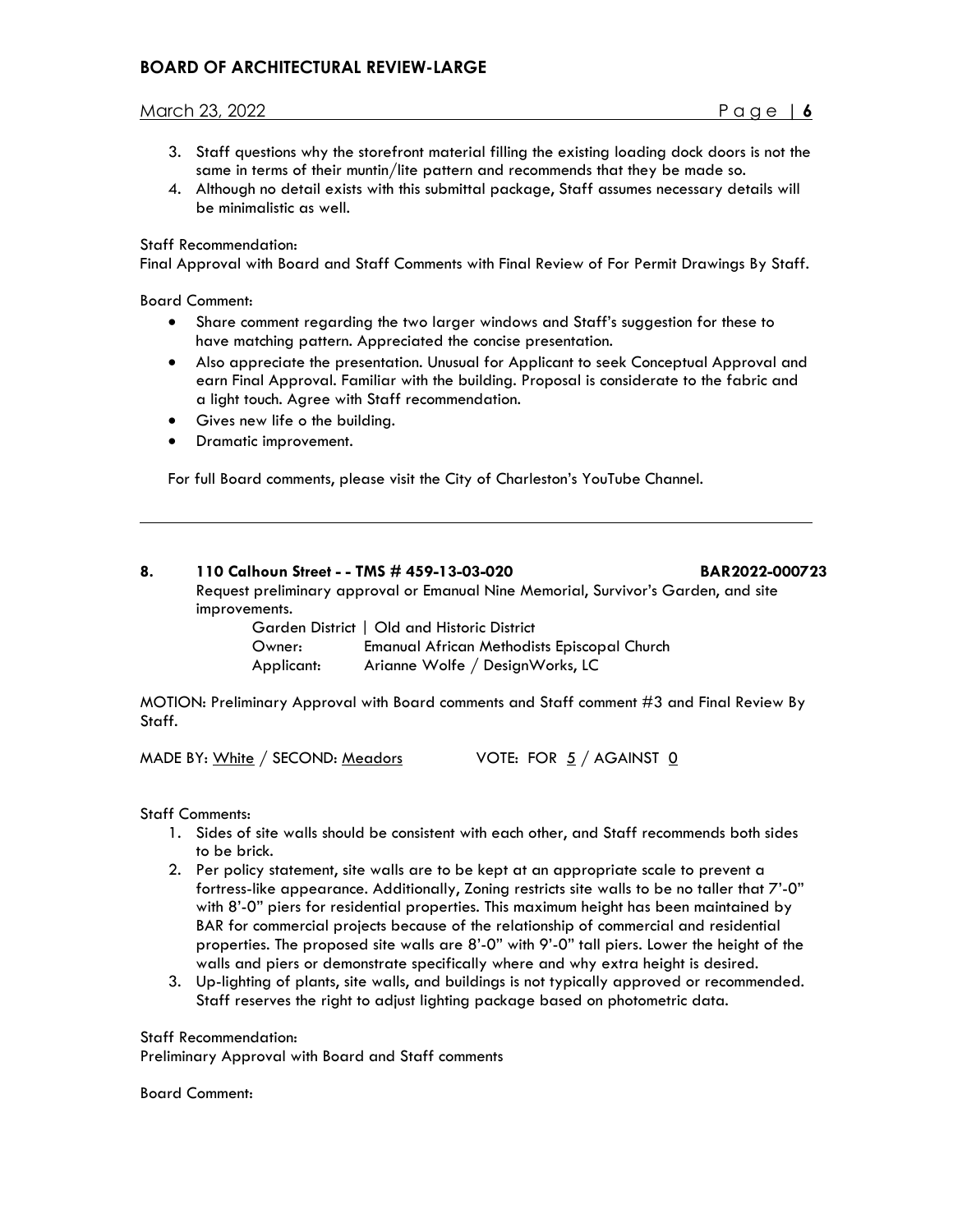- Projects like this are special conditions. Project continues to evolve in the manner of its concept, and don't feel need to fiddle with it. Highly qualified design team with clear concept to execute and proceed. Agree with approval.
- Agree with previous Board member.
- Commitment to entire design by team is extraordinary.
- Great project.

 $\ddot{\phantom{a}}$ 

 $\overline{\phantom{a}}$ 

• Understand the 8' at the wall and to have the desire at the Memorial Garden to have a sense of enclosure. Curious about the south side with only wrought-iron fencing. How to enclose for more privacy? Applicant explains desire for visibility on south side and potential for those on Calhoun to view it. Also respect the existing condition of ironwork.

For full Board comments, please visit the City of Charleston's YouTube Channel.

# **9. 24 George Street - - TMS # 457-04-02-001 BAR2021-000533**

Request conceptual approval for exterior building envelope repairs to include stucco repairs, repainting, window restoration, exterior door replacement, roof repair and replacement. Not Rated | Ansonborough | c. pre-1943 | Old and Historic District

Owner: College of Charleston

Applicant: Chris Altman / SMHa, Inc.

# **WITHDRAWN BY APPLICANT**

### **10. 900 King Street - - TMS # 463-16-01-001 BAR2022-000765**

Request conceptual approval for new storm water pump station and community area. New Construction | North Central | Height District 2.5 | Historic Corridor District Owner: City of Charleston Applicant: Luda Sobchuk / SGA Narmour Wright Design

MOTION: Conceptual Approval with Board and Staff comments.

MADE BY: Meadors / SECOND: Brown VOTE: FOR 3 / AGAINST 0

(Luda Sobchuk and Jay White recuse.)

### Staff Comments:

- 1. The materials used were chosen to be compatible with or complementary to those used on the Enston Homes. Staff believes that these are appropriate with the possible exception of the board-formed concrete and asks the Board to weigh in on the use of this concrete treatment here. Staff is unfamiliar with "Corten steel wall panels textured as brick" and would like to see a sample of this material. Staff wonders if the project might benefit from a simplified material palette.
- 2. The overall site layout is well conceived, will be a valuable addition to the neighborhood, and represents a public–friendly outdoor space usable by the neighborhood.
- 3. While the height of the main building is a bit high proportionally to accommodate programmatic needs, it not out of scale with the surrounding Enston homes.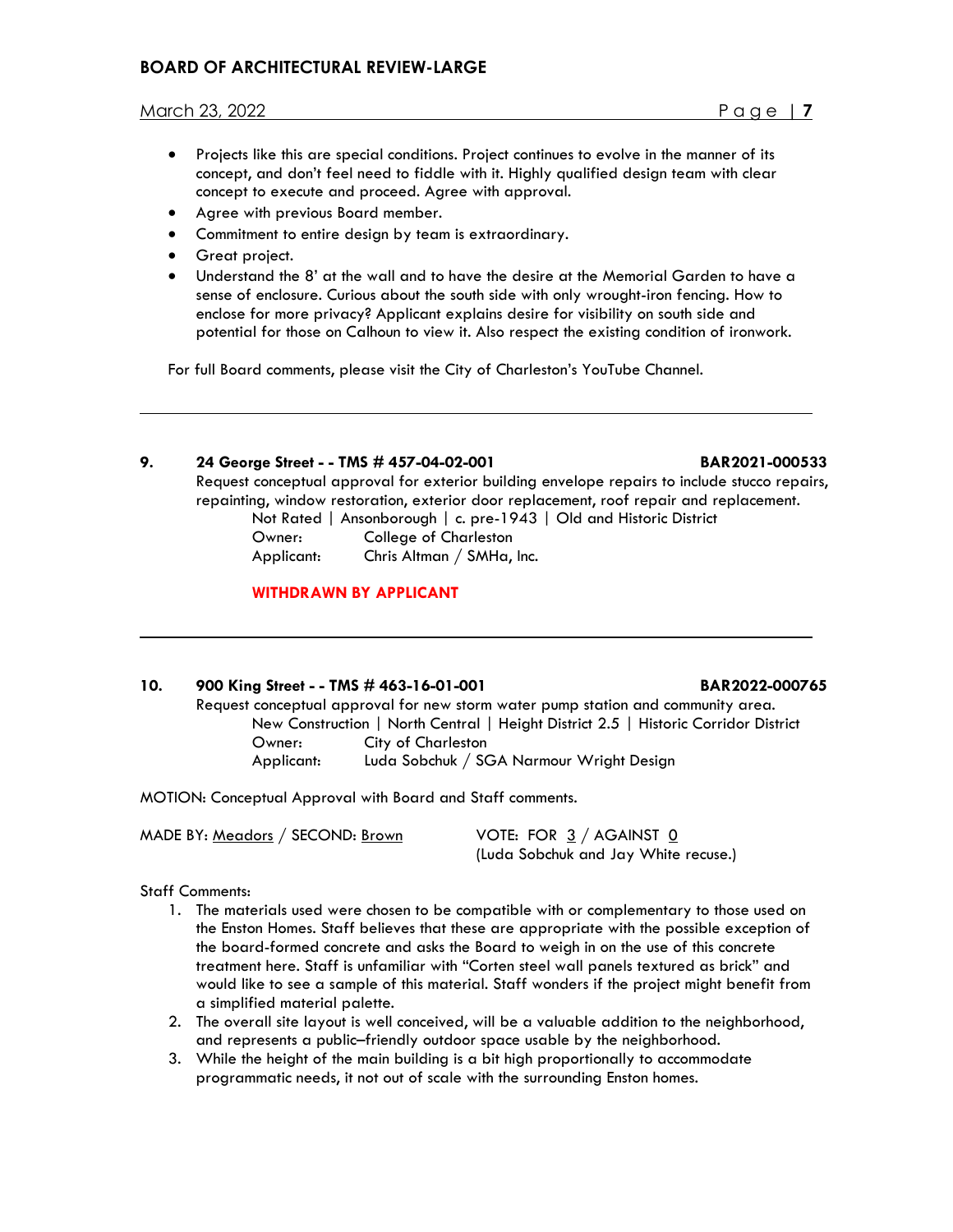#### Staff Recommendation:

Conceptual Approval with Board and Staff Comments with Final Review of For Permit Drawings By Staff.

Board Comment:

 $\overline{\phantom{a}}$ 

 $\overline{\phantom{a}}$ 

- Appears that orientation is the same as the Enston Homes, regarding angle. Applicant responds that end gables are the same direction but main structure is not same angle. Grateful of coordination with Green Heart group and encourage, if possible, to create a program with them. Since community space is part of this project, what does the water look like? As it will fluctuate, will is hold mildew or fungus?
- How will wall of retention pond age? Applicant explains the pump cycle and that water will always be in the pond. Pump will turn the water in the pond to keep it cleaner, and a filter removes any larger objects. Wall material and finish to be considered.
- Size considerable. Consider what the walls of the pond will look like and be handled. Like the building. Overall structure needs as much attention as any other we've reviewed.
- Does the building's exterior material provide any sound mitigation for pump noise? Applicant response that pumps will be submerged. In conjunction with PSC, the Enston Homes all have a same material language, and this is the gateway to the neighborhood along Huger, so would prefer more masonry and stone in structure rather than in hardscaping to tone down the contemporary style.
- Seems best dealt with H/S/M with the structure's requirements and effort to be sympathetic to the neighborhood. Corten steel used on many civil projects because of low maintenance, and this is something to consider for a public infrastructure project. Color palette blends in. H/S/M do not concern.

For full Board comments, please visit the City of Charleston's YouTube Channel.

# **11. 122-124 Cannon Street - - TMS # 460-00-04-160/161 BAR2022-000705** Request conceptual approval for the renovation of two existing structures and the addition of two new residential structures at the rear of the property. New Construction | Cannonborough/Elliotborough | Height District 2.5-3 | Old City District Owner: Cannon St Vacation Rentals LLC Applicant: Ashley Jennings / AJ Architects

#### **WITHDRAWN BY APPLICANT**

### **12. 1142 Morrison Drive - - TMS # 461-09-01-007/008 BAR2022-000766**

 Request conceptual approval of a seven-story mixed-use building with 424 multi-family units and a seven-story parking structure.

 New Construction | East Central | Height District 4-12 | Historic Corridor District Owner: LMC

Applicant: Clark Batchelder / Goff D'Antonio Associates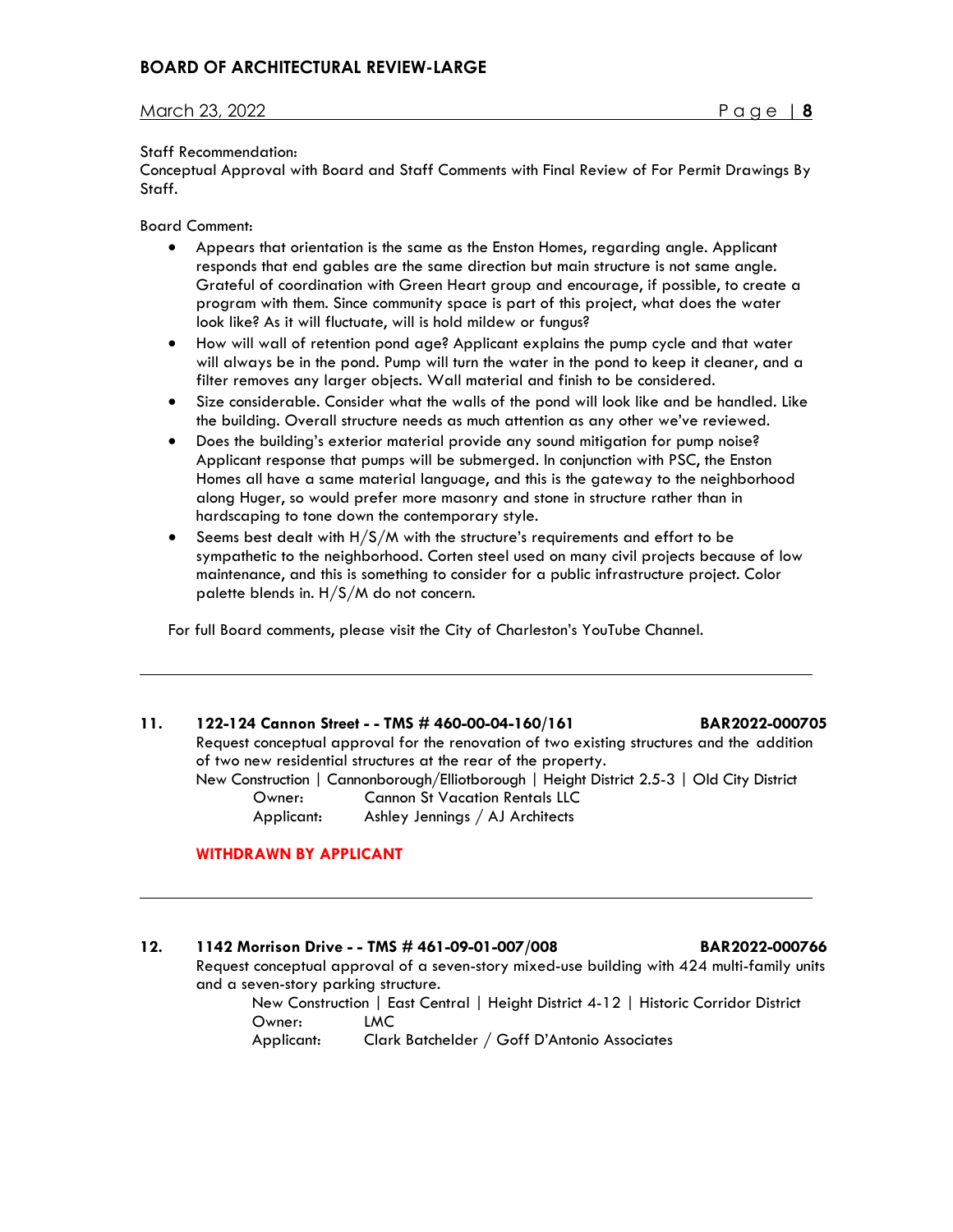MOTION: Denial of height, scale, mass and general architectural direction, requiring a complete restudy, encouraging a multiple building approach, and incorporating Board and Staff comments.

MADE BY:  $White / SECOND: Brown$  VOTE: FOR  $5 / AGAINT 0$ 

Staff Comments:

- 1. Restudy the suggested "bend" in the north wing to shift this wing to address Morrison Drive.
- 2. The parking deck has been located well by being pushed to the rear with only very minimal visibility from Morrison Drive. and Brigade Street. Even with it being minimally visible, the language of the parking deck component should be more articulated to have the development read more as a cohesive whole.
- 3. The use of siding at balconies seems to be arbitrary, and Staff recommends the use of brick here as well.
- 4. There is a fenestration change in areas of the building which appear to have the same exterior finish material. It would be better if the language of the differentiated pieces followed a more clearly discernable pattern.
- 5. Staff could not find a call out for the undersides of the balconies. This material should be GFRC panels for durability and maintenance.
- 6. In some renderings the vertical support at balconies is shown as a light color. There is an opportunity here to tie in the color of these elements with other vertical elements on the building.

### Staff Recommendation:

Approval of Height, Scale and Mass with comments regarding the north wing as noted and Deferral of General Architectural Direction for Re-Study with Board and Staff Comments.

Board Comment:

- For clarity, existing building is not up for debate. Upper Peninsula Zoning Ordinance was not intended to create an oppressively monotonous effect on a significant stretch of Morrison Drive. Height is wrong because it is unmodulated. Scale is wrong because the fenestration has no discernible order. Massing is wrong because and there more successful precedents nearby where the projects have been broken into multiple buildings on rather large sites. What people miss about the architecture of Charleston is that is starts with the small, modest footprint. This huge footprint snakes across the site from end to end with almost no relief despite the jogs in and out. Deserves denial for H/S/M and general architectural direction.
- Agree with previous Board member. Also, entrance is not visible and as part of the parking element, it is a fortress in a sense. Creating a building entrance is important to any building, and this one is missing. Monotony on sides. End that faces intersection of Morrison could be better addressed, so there is a sense to the corner. Typically, there is a base / main floor, and bedroom floors with differently sized and proportioned windows. The base is described in the BAR Principles, but there is disinterest in the ground floor on this building. As this is amenity space, no one will be invited to this building and will enter from the garage. The property would benefit from separate buildings complimenting each other rather than one. May need to be restudied altogether.
- Hearing from the public earlier in this meeting about lack of excitement about much of the new construction in city and how it is almost too similar, not representing the historic context even in the parts where we hope to add a bit more contemporary design, and this is a perfect example of one of those projects. Applicant mentions this is similar to other buildings which may be the problem in that this may be the same vernacular of other